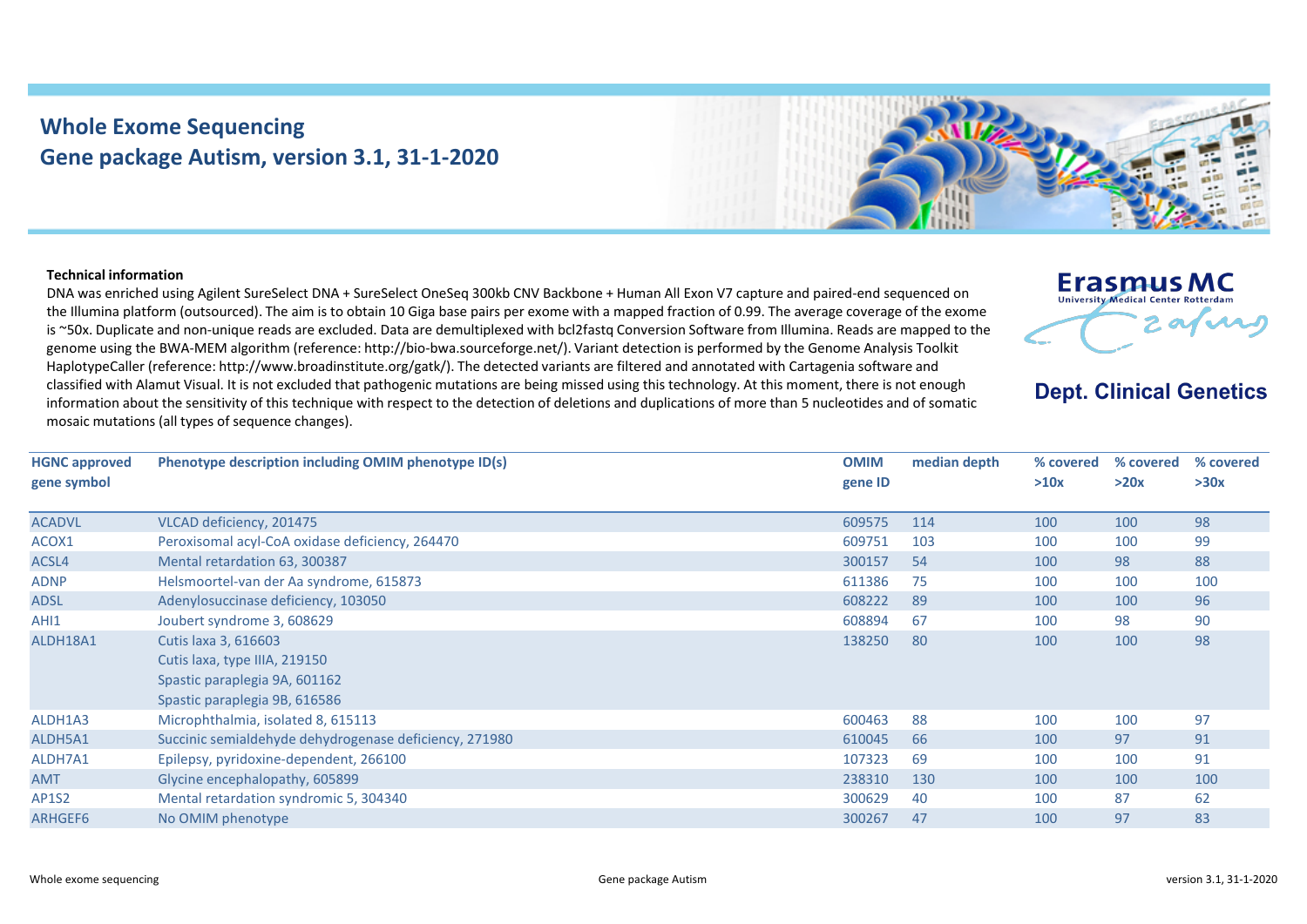| <b>HGNC approved</b><br>gene symbol | Phenotype description including OMIM phenotype ID(s)               | <b>OMIM</b><br>gene ID | median depth | % covered<br>>10x | % covered<br>>20x | % covered<br>>30x |
|-------------------------------------|--------------------------------------------------------------------|------------------------|--------------|-------------------|-------------------|-------------------|
| ARID1B                              | Coffin-Siris syndrome 1, 135900                                    | 614556                 | 102          | 100               | 100               | 98                |
| <b>ARX</b>                          | Epileptic encephalopathy, early infantile, 1, 308350               | 300382                 | 46           | 89                | 79                | 68                |
|                                     | Hydranencephaly with abnormal genitalia, 300215                    |                        |              |                   |                   |                   |
|                                     | Lissencephaly 2, 300215                                            |                        |              |                   |                   |                   |
|                                     | Mental retardation 29 and others, 300419                           |                        |              |                   |                   |                   |
|                                     | Partington syndrome, 309510                                        |                        |              |                   |                   |                   |
|                                     | Proud syndrome, 300004                                             |                        |              |                   |                   |                   |
| ASH1L                               | Mental retardation 52, 617796                                      | 607999                 | 69           | 100               | 100               | 97                |
| ASXL3                               | Bainbridge-Ropers syndrome, 615485                                 | 615115                 | 69           | 99                | 99                | 97                |
| ATP1A2                              | Alternating hemiplegia of childhood 1, 104290                      | 182340                 | 130          | 100               | 100               | 100               |
|                                     | Migraine, familial basilar, 602481                                 |                        |              |                   |                   |                   |
|                                     | Migraine, familial hemiplegic, 2, 602481                           |                        |              |                   |                   |                   |
| AUTS2                               | Mental retardation 26, 615834                                      | 607270                 | 122          | 100               | 100               | 98                |
| <b>BCKDK</b>                        | Branched-chain ketoacid dehydrogenase kinase deficiency, 614923    | 614901                 | 167          | 100               | 100               | 100               |
| <b>BRAF</b>                         | Adenocarcinoma of lung, somatic, 211980                            | 164757                 | 68           | 100               | 100               | 94                |
|                                     | Cardiofaciocutaneous syndrome, 115150                              |                        |              |                   |                   |                   |
|                                     | Colorectal cancer, somatic                                         |                        |              |                   |                   |                   |
|                                     | LEOPARD syndrome 3, 613707                                         |                        |              |                   |                   |                   |
|                                     | Melanoma, malignant, somatic                                       |                        |              |                   |                   |                   |
|                                     | Nonsmall cell lung cancer, somatic                                 |                        |              |                   |                   |                   |
|                                     | Noonan syndrome 7, 613706                                          |                        |              |                   |                   |                   |
| C12orf57                            | Temtamy syndrome, 218340                                           | 615140                 | 141          | 100               | 100               | 100               |
| CACNA1C                             | Brugada syndrome 3, 611875                                         | 114205                 | 123          | 100               | 100               | 99                |
|                                     | Long QT syndrome 8, 618447                                         |                        |              |                   |                   |                   |
|                                     | Timothy syndrome, 601005                                           |                        |              |                   |                   |                   |
| <b>CACNA1H</b>                      | {Epilepsy, childhood absence, susceptibility to, 6}, 611942        | 607904                 | 127          | 100               | 99                | 97                |
|                                     | {Epilepsy, idiopathic generalized, susceptibility to, 6}, 611942   |                        |              |                   |                   |                   |
|                                     | Hyperaldosteronism, familial, type IV, 617027                      |                        |              |                   |                   |                   |
| CAMTA1                              | Cerebellar ataxia, nonprogressive, with mental retardation, 614756 | 611501                 | 161          | 100               | 99                | 97                |
| <b>CBS</b>                          | Homocystinuria, B6-responsive and nonresponsive types, 236200      | 613381                 | 127          | 100               | 100               | 100               |
|                                     | Thrombosis, hyperhomocysteinemic, 236200                           |                        |              |                   |                   |                   |
| CDKL5                               | Epileptic encephalopathy, early infantile, 2, 300672               | 300203                 | 58           | 100               | 97                | 87                |
| CDKN1C                              | Beckwith-Wiedemann syndrome, 130650                                | 600856                 | 74           | 90                | 83                | 76                |
|                                     | IMAGE syndrome, 614732                                             |                        |              |                   |                   |                   |
| CHD <sub>2</sub>                    | Epileptic encephalopathy, childhood-onset, 615369                  | 602119                 | 72           | 100               | 100               | 96                |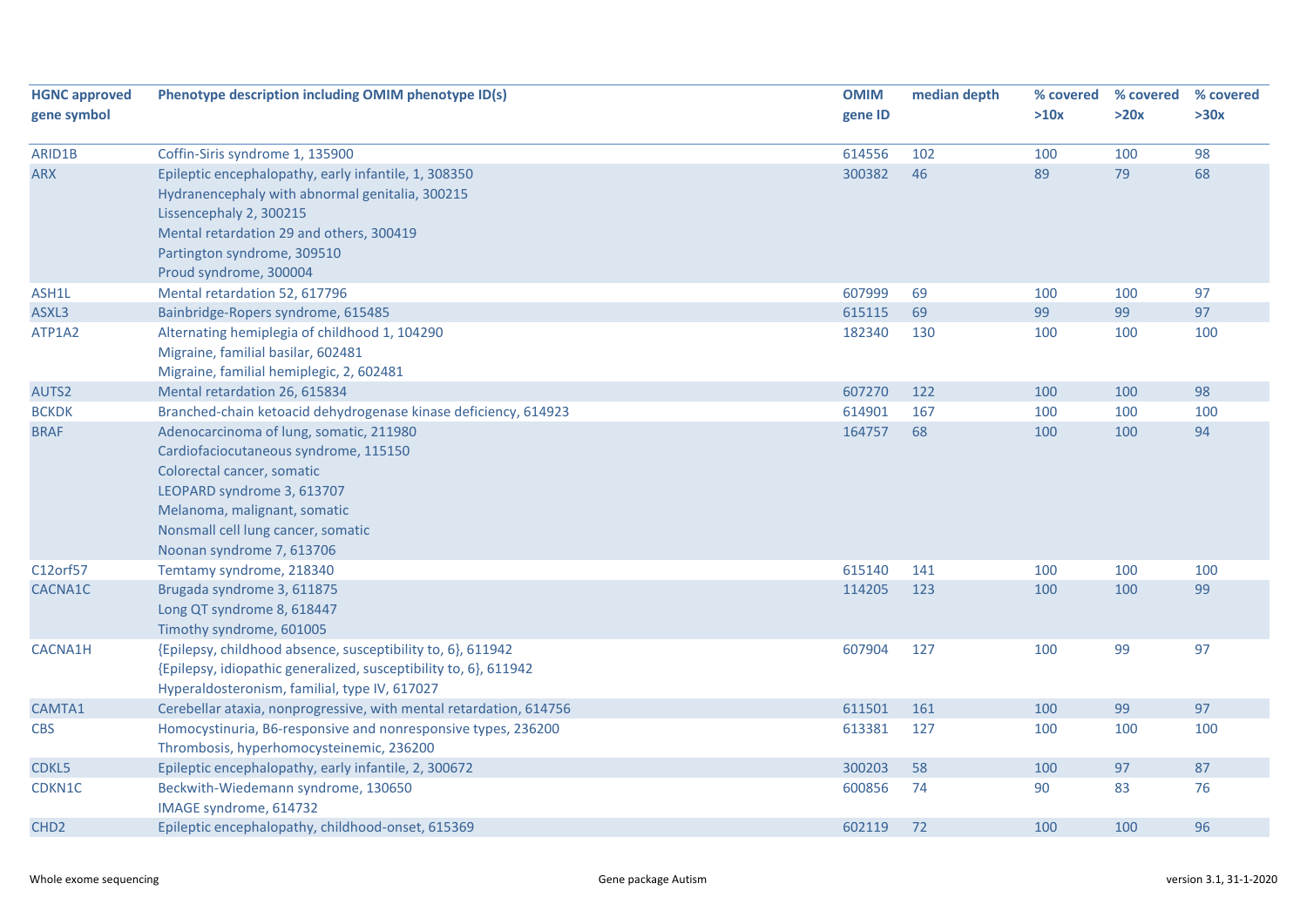| <b>HGNC approved</b><br>gene symbol | Phenotype description including OMIM phenotype ID(s)                         | <b>OMIM</b><br>gene ID | median depth | % covered<br>>10x | % covered<br>>20x | % covered<br>>30x |
|-------------------------------------|------------------------------------------------------------------------------|------------------------|--------------|-------------------|-------------------|-------------------|
| CHD7                                | CHARGE syndrome, 214800                                                      | 608892                 | 87           | 100               | 100               | 97                |
|                                     | Hypogonadotropic hypogonadism 5 with or without anosmia, 612370              |                        |              |                   |                   |                   |
| CHD <sub>8</sub>                    | {Autism, susceptibility to, 18}, 615032                                      | 610528                 | 85           | 100               | 100               | 98                |
| CLN8                                | Ceroid lipofuscinosis, neuronal, 8, 600143                                   | 607837                 | 129          | 100               | 100               | 100               |
|                                     | Ceroid lipofuscinosis, neuronal, 8, Northern epilepsy variant, 610003        |                        |              |                   |                   |                   |
| CNTNAP2                             | {Autism susceptibility 15}, 612100                                           | 604569                 | 73           | 100               | 100               | 99                |
|                                     | Cortical dysplasia-focal epilepsy syndrome, 610042                           |                        |              |                   |                   |                   |
|                                     | Pitt-Hopkins like syndrome 1, 610042                                         |                        |              |                   |                   |                   |
| <b>COL18A1</b>                      | Knobloch syndrome, type 1, 267750                                            | 120328                 | 143          | 100               | 100               | 97                |
| <b>CREBBP</b>                       | Menke-Hennekam syndrome 1, 618332                                            | 600140                 | 85           | 100               | 99                | 94                |
|                                     | Rubinstein-Taybi syndrome 1, 180849                                          |                        |              |                   |                   |                   |
| <b>CTCF</b>                         | Mental retardation 21, 615502                                                | 604167                 | 98           | 100               | 100               | 100               |
| CTNNB1                              | Colorectal cancer, somatic, 114500                                           | 116806                 | 62           | 100               | 100               | 97                |
|                                     | Exudative vitreoretinopathy 7, 617572                                        |                        |              |                   |                   |                   |
|                                     | Hepatocellular carcinoma, somatic, 114550                                    |                        |              |                   |                   |                   |
|                                     | Medulloblastoma, somatic, 155255                                             |                        |              |                   |                   |                   |
|                                     | Neurodevelopmental disorder with spastic diplegia and visual defects, 615075 |                        |              |                   |                   |                   |
|                                     | Ovarian cancer, somatic, 167000                                              |                        |              |                   |                   |                   |
|                                     | Pilomatricoma, somatic, 132600                                               |                        |              |                   |                   |                   |
| DCHS1                               | Mitral valve prolapse 2, 607829                                              | 603057                 | 128          | 100               | 100               | 100               |
|                                     | Van Maldergem syndrome 1, 601390                                             |                        |              |                   |                   |                   |
| <b>DCX</b>                          | Lissencephaly, 300067                                                        | 300121                 | 57           | 100               | 98                | 92                |
|                                     | Subcortical laminal heterotopia, 300067                                      |                        |              |                   |                   |                   |
| DEAF1                               | ?Dyskinesia, seizures, and intellectual developmental disorder, 617171       | 602635                 | 86           | 100               | 97                | 90                |
|                                     | Mental retardation 24, 615828                                                |                        |              |                   |                   |                   |
| DEPDC5                              | Epilepsy, familial focal, with variable foci 1, 604364                       | 614191                 | 83           | 100               | 100               | 97                |
| DHCR7                               | Smith-Lemli-Opitz syndrome, 270400                                           | 602858                 | 112          | 100               | 100               | 100               |
| <b>DMD</b>                          | Becker muscular dystrophy, 300376                                            | 300377                 | 46           | 100               | 96                | 81                |
|                                     | Cardiomyopathy, dilated, 3B, 302045                                          |                        |              |                   |                   |                   |
|                                     | Duchenne muscular dystrophy, 310200                                          |                        |              |                   |                   |                   |
| <b>DMPK</b>                         | Myotonic dystrophy 1, 160900                                                 | 605377                 | 117          | 100               | 100               | 99                |
| DYRK1A                              | Mental retardation 7, 614104                                                 | 600855                 | 75           | 100               | 100               | 98                |
| EHMT1                               | Kleefstra syndrome 1, 610253                                                 | 607001                 | 126          | 99                | 99                | 99                |
| EIF4E                               | {Autism, susceptibility to, 19}, 615091                                      | 133440                 | 60           | 100               | 96                | 93                |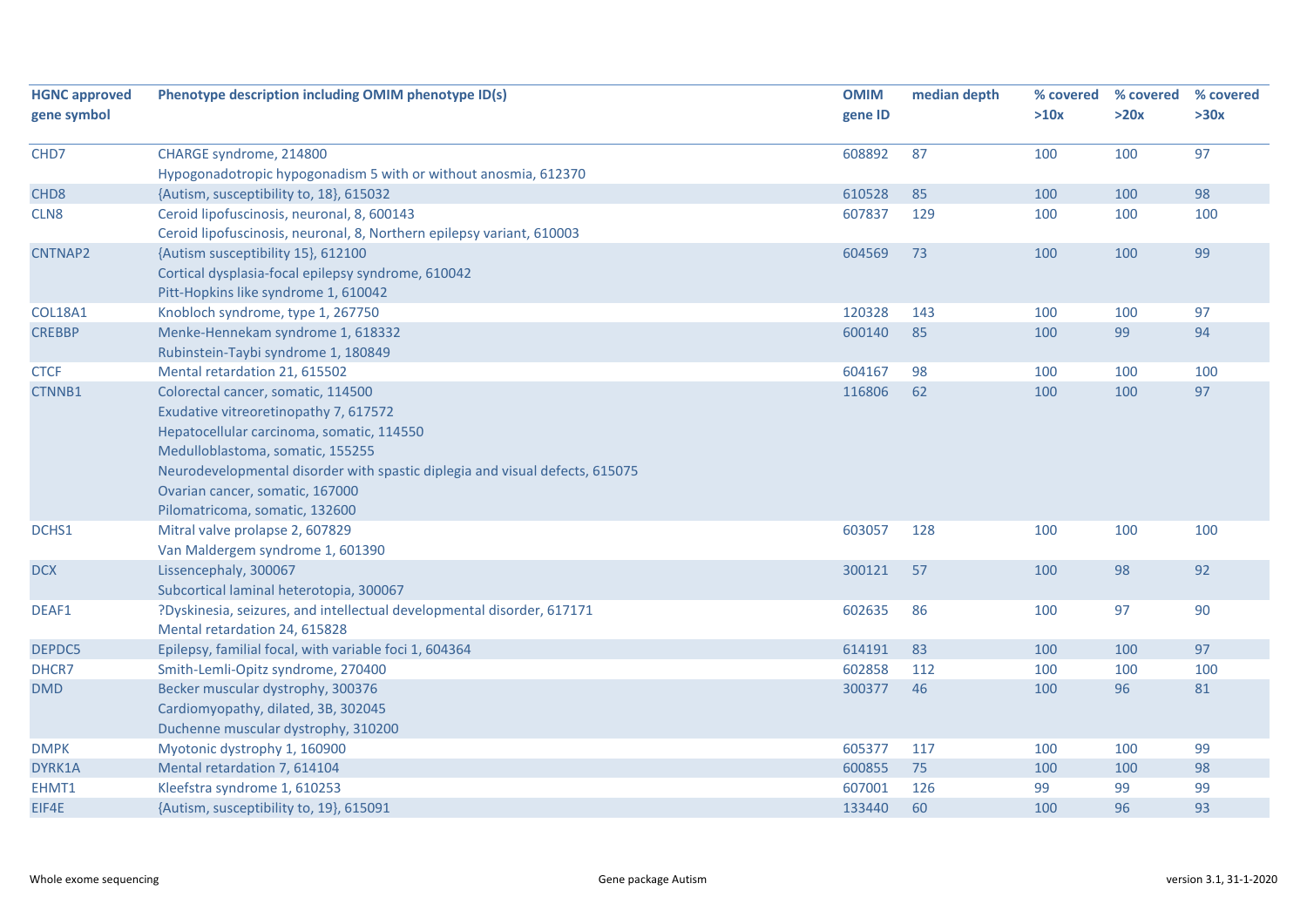| <b>HGNC approved</b> | Phenotype description including OMIM phenotype ID(s)                                             | <b>OMIM</b> | median depth     | % covered | % covered | % covered |
|----------------------|--------------------------------------------------------------------------------------------------|-------------|------------------|-----------|-----------|-----------|
| gene symbol          |                                                                                                  | gene ID     |                  | >10x      | >20x      | >30x      |
| FGD1                 | Aarskog-Scott syndrome, 305400                                                                   | 300546      | 71               | 100       | 98        | 95        |
|                      | Mental retardation syndromic 16, 305400                                                          |             |                  |           |           |           |
| FOXG1                | Rett syndrome, congenital variant, 613454                                                        | 164874      | 127              | 97        | 90        | 84        |
| FOXP1                | Mental retardation with language impairment and with or without autistic features, 613670        | 605515      | 80               | 100       | 100       | 98        |
| FTSJ1                | Mental retardation 9/44, 309549                                                                  | 300499      | 91               | 100       | 100       | 93        |
| GABRB3               | {Epilepsy, childhood absence, susceptibility to, 5}, 612269                                      | 137192      | 95               | 100       | 100       | 98        |
|                      | Epileptic encephalopathy, early infantile, 43, 617113                                            |             |                  |           |           |           |
| <b>GAMT</b>          | Cerebral creatine deficiency syndrome 2, 612736                                                  | 601240      | 85               | 100       | 99        | 95        |
| <b>GATM</b>          | Cerebral creatine deficiency syndrome 3, 612718                                                  | 602360      | 65               | 100       | 100       | 98        |
| <b>GCSH</b>          | ?Glycine encephalopathy, 605899                                                                  | 238330      | 93               | 100       | 89        | 62        |
| <b>GLDC</b>          | Glycine encephalopathy, 605899                                                                   | 238300      | 67               | 100       | 98        | 91        |
| <b>GLYCTK</b>        | D-glyceric aciduria, 220120                                                                      | 610516      | 136              | 100       | 100       | 100       |
| <b>GNS</b>           | Mucopolysaccharidosis type IIID, 252940                                                          | 607664      | 68               | 100       | 100       | 98        |
| GRIA3                | Mental retardation 94, 300699                                                                    | 305915      | 51               | 100       | 98        | 88        |
| <b>GRIN2A</b>        | Epilepsy, focal, with speech disorder and with or without mental retardation, 245570             | 138253      | 103              | 100       | 100       | 100       |
| GRIN2B               | Epileptic encephalopathy, early infantile, 27, 616139                                            | 138252      | 122              | 100       | 100       | 99        |
|                      | Mental retardation 6, 613970                                                                     |             |                  |           |           |           |
| H <sub>19</sub>      | Beckwith-Wiedemann syndrome, 130650                                                              | 103280      | No coverage data |           |           |           |
|                      | Silver-Russell syndrome, 180860                                                                  |             |                  |           |           |           |
|                      | Wilms tumor 2, 194071                                                                            |             |                  |           |           |           |
| HCN1                 | Epileptic encephalopathy, early infantile, 24, 615871                                            | 602780      | 79               | 100       | 100       | 98        |
|                      | Generalized epilepsy with febrile seizures plus, type 10, 618482                                 |             |                  |           |           |           |
| <b>HDC</b>           | {Gilles de la Tourette syndrome, susceptibility to}, 137580                                      | 142704      | 107              | 100       | 100       | 100       |
| <b>HEPACAM</b>       | Megalencephalic leukoencephalopathy with subcortical cysts 2A, 613925                            | 611642      | 97               | 100       | 100       | 99        |
|                      | Megalencephalic leukoencephalopathy with subcortical cysts 2B, remitting, with or without mental |             |                  |           |           |           |
|                      | retardation, 613926                                                                              |             |                  |           |           |           |
| HERC <sub>2</sub>    | Mental retardation 38, 615516                                                                    | 605837      | 102              | 100       | 99        | 96        |
|                      | [Skin/hair/eye pigmentation 1, blond/brown hair], 227220                                         |             |                  |           |           |           |
|                      | [Skin/hair/eye pigmentation 1, blue/nonblue eyes], 227220                                        |             |                  |           |           |           |
| <b>HGSNAT</b>        | Mucopolysaccharidosis type IIIC (Sanfilippo C), 252930                                           | 610453      | 70               | 94        | 94        | 92        |
|                      | Retinitis pigmentosa 73, 616544                                                                  |             |                  |           |           |           |
| HOXA1                | Athabaskan brainstem dysgenesis syndrome, 601536                                                 | 142955      | 126              | 100       | 100       | 100       |
|                      | Bosley-Salih-Alorainy syndrome, 601536                                                           |             |                  |           |           |           |
| IGF <sub>2</sub>     | ?Growth restriction, severe, with distinctive facies, 616489                                     | 147470      | 100              | 100       | 100       | 100       |
| IL1RAPL1             | Mental retardation 21/34, 300143                                                                 | 300206      | 52               | 100       | 98        | 88        |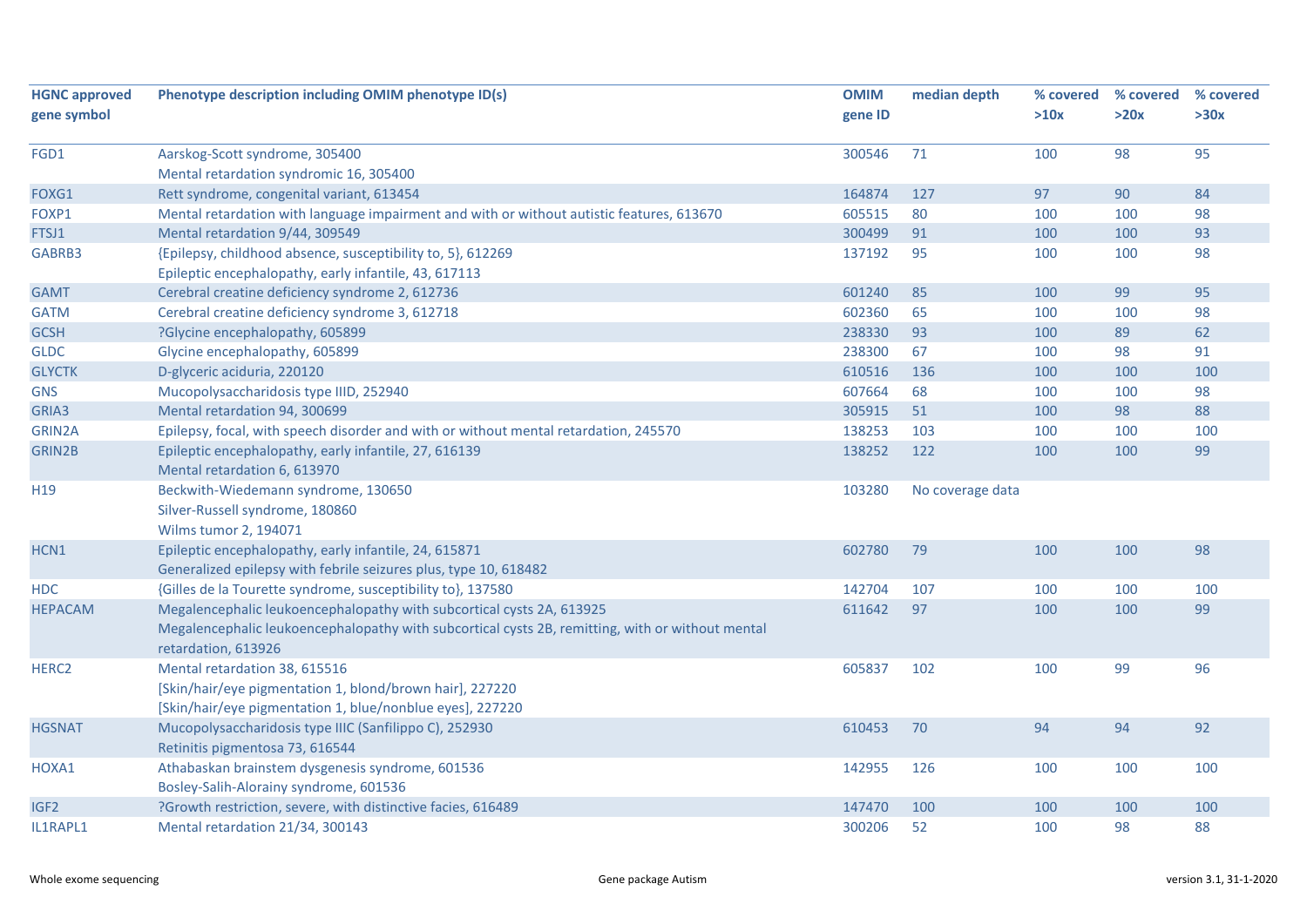| <b>HGNC approved</b> | Phenotype description including OMIM phenotype ID(s)                                       | <b>OMIM</b> | median depth     | % covered | % covered | % covered |
|----------------------|--------------------------------------------------------------------------------------------|-------------|------------------|-----------|-----------|-----------|
| gene symbol          |                                                                                            | gene ID     |                  | >10x      | >20x      | >30x      |
| <b>INPP5E</b>        | Joubert syndrome 1, 213300                                                                 | 613037      | 113              | 100       | 100       | 97        |
|                      | Mental retardation, truncal obesity, retinal dystrophy, and micropenis, 610156             |             |                  |           |           |           |
| IQSEC2               | Mental retardation 1/78, 309530                                                            | 300522      | 66               | 98        | 92        | 85        |
| KCNQ10T1             | Beckwith-Wiedemann syndrome, 130650                                                        | 604115      | No coverage data |           |           |           |
| KMT5B                | Mental retardation 51, 617788                                                              | 610881      | 96               | 100       | 100       | 99        |
| L2HGDH               | L-2-hydroxyglutaric aciduria, 236792                                                       | 609584      | 74               | 100       | 100       | 97        |
| <b>MAB21L2</b>       | Microphthalmia/coloboma and skeletal dysplasia syndrome, 615877                            | 604357      | 170              | 100       | 100       | 100       |
| MAGEL2               | Schaaf-Yang syndrome, 615547                                                               | 605283      | 88               | 100       | 98        | 93        |
| <b>MAOA</b>          | {Antisocial behavior}, 300615                                                              | 309850      | 49               | 100       | 99        | 92        |
|                      | Brunner syndrome, 300615                                                                   |             |                  |           |           |           |
| MAP2K1               | Cardiofaciocutaneous syndrome 3, 615279                                                    | 176872      | 79               | 100       | 100       | 96        |
| MBD5                 | Mental retardation 1, 156200                                                               | 611472      | 81               | 100       | 100       | 99        |
| MECP2                | {Autism susceptibility 3}, 300496                                                          | 300005      | 113              | 100       | 100       | 96        |
|                      | Encephalopathy, neonatal severe, 300673                                                    |             |                  |           |           |           |
|                      | Mental retardation syndromic, Lubs type, 300260                                            |             |                  |           |           |           |
|                      | Mental retardation, syndromic 13, 300055                                                   |             |                  |           |           |           |
|                      | Rett syndrome, 312750                                                                      |             |                  |           |           |           |
|                      | Rett syndrome, atypical, 312750                                                            |             |                  |           |           |           |
|                      | Rett syndrome, preserved speech variant, 312750                                            |             |                  |           |           |           |
| MED12                | Lujan-Fryns syndrome, 309520                                                               | 300188      | 68               | 100       | 100       | 97        |
|                      | Ohdo syndrome, 300895                                                                      |             |                  |           |           |           |
|                      | Opitz-Kaveggia syndrome, 305450                                                            |             |                  |           |           |           |
| MED13L               | Mental retardation and distinctive facial features with or without cardiac defects, 616789 | 608771      | 73               | 100       | 100       | 97        |
|                      | Transposition of the great arteries, dextro-looped 1, 608808                               |             |                  |           |           |           |
| MEF2C                | Chromosome 5q14.3 deletion syndrome, 613443                                                | 600662      | 93               | 100       | 99        | 96        |
|                      | Mental retardation, stereotypic movements, epilepsy, and/or cerebral malformations, 613443 |             |                  |           |           |           |
| METTL23              | Mental retardation 44, 615942                                                              | 615262      | 66               | 100       | 100       | 98        |
| MID1                 | Opitz GBBB syndrome, type I, 300000                                                        | 300552      | 89               | 100       | 100       | 93        |
| <b>MKKS</b>          | Bardet-Biedl syndrome 6, 605231                                                            | 604896      | 80               | 100       | 100       | 100       |
|                      | McKusick-Kaufman syndrome, 236700                                                          |             |                  |           |           |           |
| MLC1                 | Megalencephalic leukoencephalopathy with subcortical cysts, 604004                         | 605908      | 79               | 100       | 100       | 94        |
| <b>MMUT</b>          | Methylmalonic aciduria, mut(0) type, 251000                                                | 609058      | 75               | 100       | 100       | 95        |
| MYT1L                | Mental retardation 39, 616521                                                              | 613084      | 95               | 100       | 100       | 97        |
| <b>NAA15</b>         | Mental retardation 50, 617787                                                              | 608000      | 79               | 100       | 100       | 95        |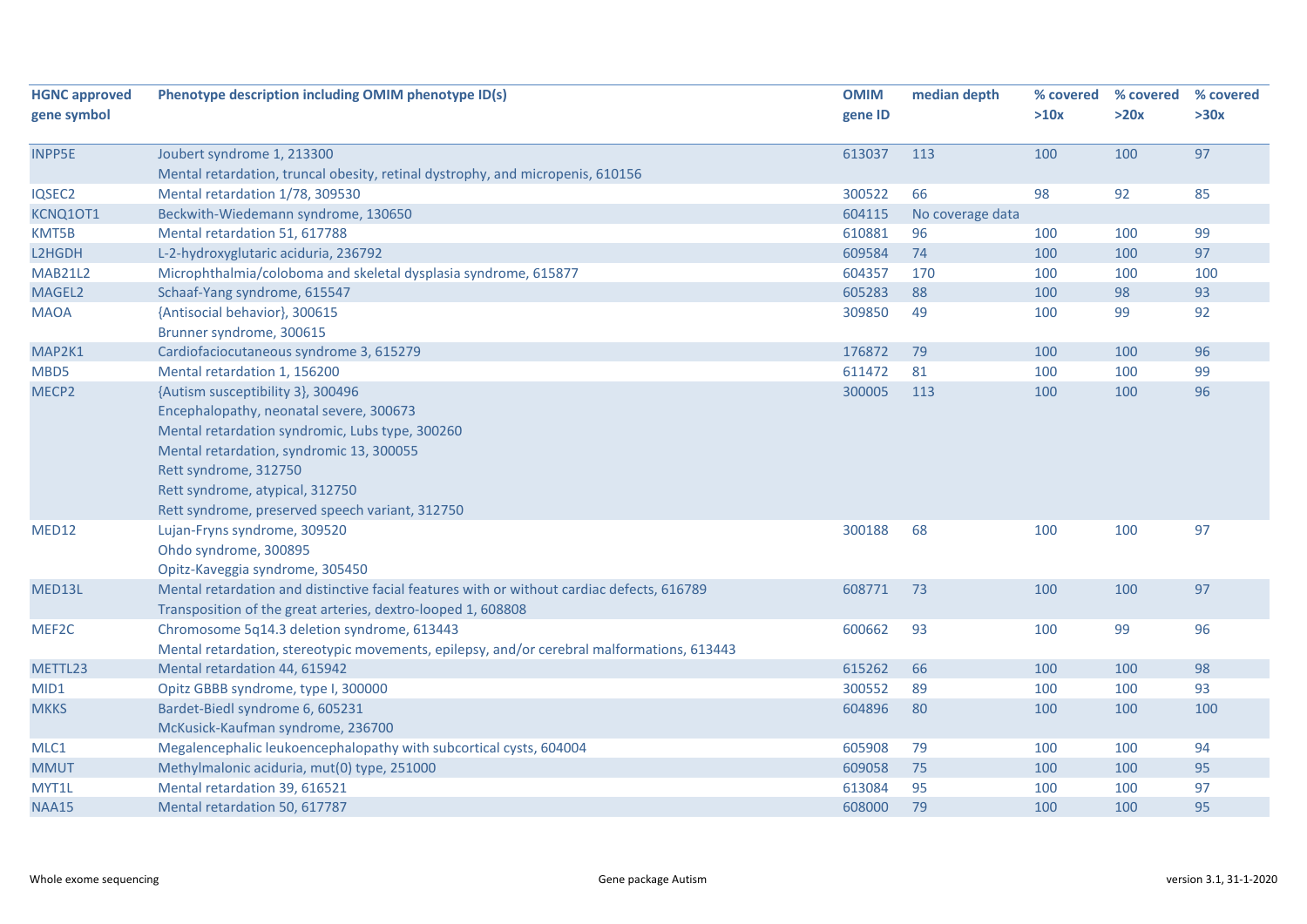| <b>HGNC approved</b> | Phenotype description including OMIM phenotype ID(s)                                     | <b>OMIM</b> | median depth | % covered | % covered | % covered |
|----------------------|------------------------------------------------------------------------------------------|-------------|--------------|-----------|-----------|-----------|
| gene symbol          |                                                                                          | gene ID     |              | >10x      | >20x      | >30x      |
| <b>NAGLU</b>         | ?Charcot-Marie-Tooth disease, axonal, type 2V, 616491                                    | 609701      | 112          | 100       | 97        | 93        |
|                      | Mucopolysaccharidosis type IIIB (Sanfilippo B), 252920                                   |             |              |           |           |           |
| <b>NDP</b>           | Exudative vitreoretinopathy 2, 305390                                                    | 300658      | 77           | 100       | 100       | 100       |
|                      | Norrie disease, 310600                                                                   |             |              |           |           |           |
| <b>NFIX</b>          | Marshall-Smith syndrome, 602535                                                          | 164005      | 154          | 100       | 100       | 100       |
|                      | Sotos syndrome 2, 614753                                                                 |             |              |           |           |           |
| <b>NHS</b>           | Cataract 40, 302200                                                                      | 300457      | 57           | 100       | 96        | 90        |
|                      | Nance-Horan syndrome, 302350                                                             |             |              |           |           |           |
| <b>NIPBL</b>         | Cornelia de Lange syndrome 1, 122470                                                     | 608667      | 65           | 100       | 98        | 92        |
| NLGN3                | {Asperger syndrome susceptibility 1}, 300494                                             | 300336      | 100          | 100       | 100       | 98        |
|                      | {Autism susceptibility 1}, 300425                                                        |             |              |           |           |           |
| NLGN4X               | {Asperger syndrome susceptibility 2}, 300497                                             | 300427      | 179          | 100       | 100       | 100       |
|                      | {Autism susceptibility 2}, 300495                                                        |             |              |           |           |           |
|                      | Mental retardation, 300495                                                               |             |              |           |           |           |
| NPHP1                | Joubert syndrome 4, 609583                                                               | 607100      | 58           | 100       | 98        | 88        |
|                      | Nephronophthisis 1, juvenile, 256100                                                     |             |              |           |           |           |
|                      | Senior-Loken syndrome-1, 266900                                                          |             |              |           |           |           |
| NR2F1                | Bosch-Boonstra-Schaaf optic atrophy syndrome, 615722                                     | 132890      | 197          | 100       | 100       | 100       |
| NRXN1                | Pitt-Hopkins-like syndrome 2, 614325                                                     | 600565      | 104          | 100       | 100       | 97        |
|                      | {Schizophrenia, susceptibility to, 17}, 614332                                           |             |              |           |           |           |
| NSD1                 | Leukemia, acute myeloid, 601626                                                          | 606681      | 77           | 100       | 100       | 98        |
|                      | Sotos syndrome 1, 117550                                                                 |             |              |           |           |           |
| NSUN <sub>2</sub>    | Mental retardation 5, 611091                                                             | 610916      | 85           | 100       | 99        | 92        |
| OPHN1                | Mental retardation, with cerebellar hypoplasia and distinctive facial appearance, 300486 | 300127      | 52           | 100       | 96        | 84        |
| PAFAH1B1             | Lissencephaly 1, 607432                                                                  | 601545      | 82           | 100       | 96        | 90        |
|                      | Subcortical laminar heterotopia, 607432                                                  |             |              |           |           |           |
| <b>PAH</b>           | [Hyperphenylalaninemia, non-PKU mild], 261600                                            | 612349      | 68           | 100       | 99        | 95        |
|                      | Phenylketonuria, 261600                                                                  |             |              |           |           |           |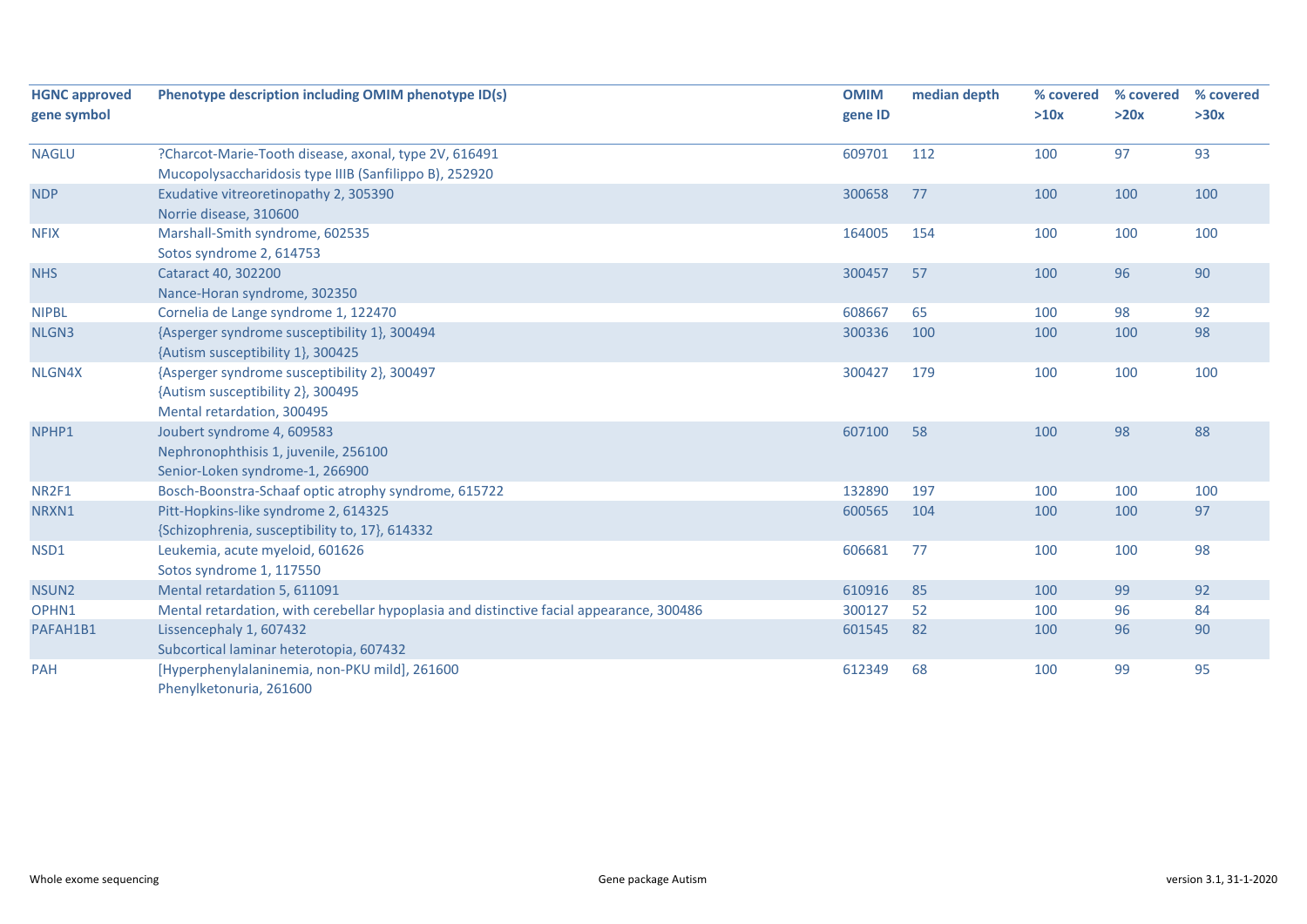| <b>HGNC approved</b><br>gene symbol | Phenotype description including OMIM phenotype ID(s)                                                                                                                                                                                                                                                                             | <b>OMIM</b><br>gene ID | median depth | % covered<br>>10x | % covered<br>>20x | % covered<br>>30x |
|-------------------------------------|----------------------------------------------------------------------------------------------------------------------------------------------------------------------------------------------------------------------------------------------------------------------------------------------------------------------------------|------------------------|--------------|-------------------|-------------------|-------------------|
| PAX6                                | Aniridia, 106210<br>Anterior segment dysgenesis 5, multiple subtypes, 604229<br>Cataract with late-onset corneal dystrophy, 106210<br>?Coloboma of optic nerve, 120430<br>?Coloboma, ocular, 120200<br>Foveal hypoplasia 1, 136520<br>Keratitis, 148190<br>?Morning glory disc anomaly, 120430<br>Optic nerve hypoplasia, 165550 | 607108                 | 73           | 100               | 100               | 96                |
| PCDH19                              | Epileptic encephalopathy, early infantile, 9, 300088                                                                                                                                                                                                                                                                             | 300460                 | 113          | 100               | 100               | 97                |
| PEX7                                | Peroxisome biogenesis disorder 9B, 614879<br>Rhizomelic chondrodysplasia punctata, type 1, 215100                                                                                                                                                                                                                                | 601757                 | 57           | 100               | 100               | 95                |
| PHF8                                | Mental retardation syndrome, Siderius type, 300263                                                                                                                                                                                                                                                                               | 300560                 | 61           | 100               | 98                | 87                |
| <b>PIGV</b>                         | Hyperphosphatasia with mental retardation syndrome 1, 239300                                                                                                                                                                                                                                                                     | 610274                 | 96           | 100               | 100               | 100               |
| <b>POGZ</b>                         | White-Sutton syndrome, 616364                                                                                                                                                                                                                                                                                                    | 614787                 | 88           | 100               | 100               | 97                |
| POMGNT1                             | Muscular dystrophy-dystroglycanopathy (congenital with brain and eye anomalies), type A, 3, 253280<br>Muscular dystrophy-dystroglycanopathy (congenital with mental retardation), type B, 3, 613151<br>Muscular dystrophy-dystroglycanopathy (limb-girdle), type C, 3, 613157<br>Retinitis pigmentosa 76, 617123                 | 606822                 | 93           | 100               | 100               | 99                |
| POMT1                               | Muscular dystrophy-dystroglycanopathy (congenital with brain and eye anomalies), type A, 1, 236670<br>Muscular dystrophy-dystroglycanopathy (congenital with mental retardation), type B, 1, 613155<br>Muscular dystrophy-dystroglycanopathy (limb-girdle), type C, 1, 609308                                                    | 607423                 | 103          | 100               | 100               | 100               |
| PQBP1                               | Renpenning syndrome, 309500                                                                                                                                                                                                                                                                                                      | 300463                 | 100          | 100               | 100               | 100               |
| <b>PRODH</b>                        | Hyperprolinemia, type I, 239500<br>{Schizophrenia, susceptibility to, 4}, 600850                                                                                                                                                                                                                                                 | 606810                 | 98           | 100               | 95                | 86                |
| PRSS12                              | Mental retardation 1, 249500                                                                                                                                                                                                                                                                                                     | 606709                 | 94           | 100               | 100               | 99                |
| PTCHD1                              | {Autism, susceptibility to 4}, 300830                                                                                                                                                                                                                                                                                            | 300828                 | 79           | 100               | 100               | 98                |
| <b>PTEN</b>                         | Cowden syndrome 1, 158350<br>{Glioma susceptibility 2}, 613028<br>Lhermitte-Duclos syndrome, 158350<br>Macrocephaly/autism syndrome, 605309<br>{Meningioma}, 607174<br>Prostate cancer, somatic, 176807                                                                                                                          | 601728                 | 115          | 85                | 78                | 76                |
| RAB39B                              | Mental retardation 72, 300271<br>Waisman syndrome, 311510                                                                                                                                                                                                                                                                        | 300774                 | 59           | 100               | 100               | 100               |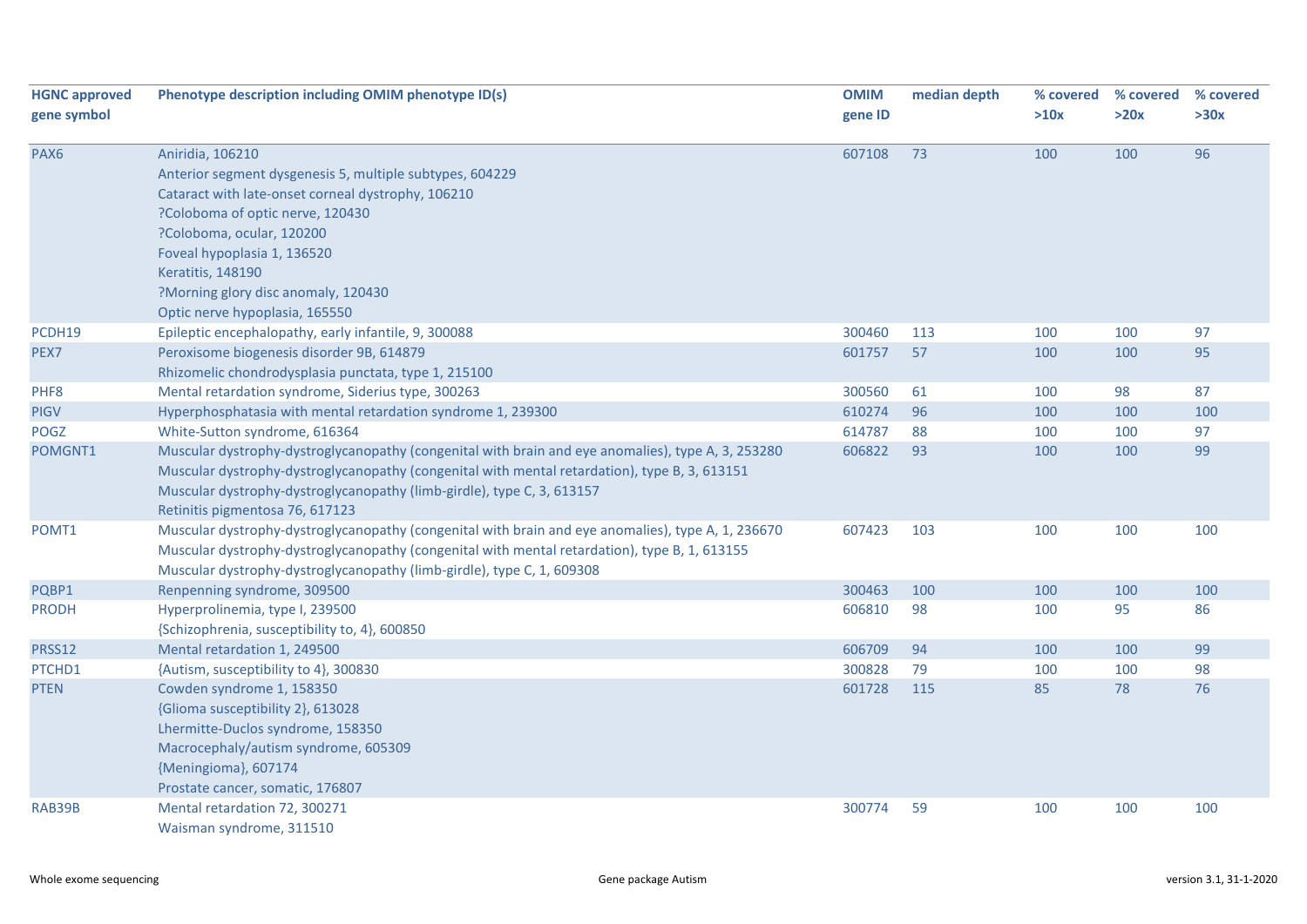| <b>HGNC approved</b><br>gene symbol | Phenotype description including OMIM phenotype ID(s)                                                | <b>OMIM</b><br>gene ID | median depth | % covered<br>>10x | % covered<br>>20x | % covered<br>>30x |
|-------------------------------------|-----------------------------------------------------------------------------------------------------|------------------------|--------------|-------------------|-------------------|-------------------|
|                                     |                                                                                                     |                        |              |                   |                   |                   |
| <b>RAX</b>                          | Microphthalmia, isolated 3, 611038                                                                  | 601881                 | 124          | 100               | 100               | 93                |
| <b>RNF135</b>                       | No OMIM phenotype                                                                                   | 611358                 | 83           | 100               | 100               | 99                |
| RPGRIP1L                            | COACH syndrome, 216360                                                                              | 610937                 | 60           | 98                | 96                | 89                |
|                                     | Joubert syndrome 7, 611560                                                                          |                        |              |                   |                   |                   |
|                                     | Meckel syndrome 5, 611561                                                                           |                        |              |                   |                   |                   |
| RPL5                                | Diamond-Blackfan anemia 6, 612561                                                                   | 603634                 | 54           | 99                | 93                | 85                |
| RXYLT1                              | Muscular dystrophy-dystroglycanopathy (congenital with brain and eye anomalies), type A, 10, 615041 | 605862                 | 90           | 100               | 100               | 94                |
| SCN <sub>2</sub> A                  | Epileptic encephalopathy, early infantile, 11, 613721                                               | 182390                 | 95           | 100               | 100               | 97                |
|                                     | Seizures, benign familial infantile, 3, 607745                                                      |                        |              |                   |                   |                   |
| SCN <sub>8</sub> A                  | Cognitive impairment with or without cerebellar ataxia, 614306                                      | 600702                 | 110          | 100               | 100               | 98                |
|                                     | Epileptic encephalopathy, early infantile, 13, 614558                                               |                        |              |                   |                   |                   |
|                                     | ?Myoclonus, familial, 2, 618364                                                                     |                        |              |                   |                   |                   |
|                                     | Seizures, benign familial infantile, 5, 617080                                                      |                        |              |                   |                   |                   |
| SETD <sub>2</sub>                   | Luscan-Lumish syndrome, 616831                                                                      | 612778                 | 68           | 100               | 100               | 98                |
| SETD5                               | Mental retardation 23, 615761                                                                       | 615743                 | 85           | 100               | 100               | 98                |
| <b>SGSH</b>                         | Mucopolysaccharidosis type IIIA (Sanfilippo A), 252900                                              | 605270                 | 103          | 100               | 94                | 90                |
| SHANK2                              | {Autism susceptibility 17}, 613436                                                                  | 603290                 | 123          | 100               | 99                | 96                |
| SHANK3                              | Phelan-McDermid syndrome, 606232                                                                    | 606230                 | 117          | 99                | 93                | 86                |
|                                     | {Schizophrenia 15}, 613950                                                                          |                        |              |                   |                   |                   |
| <b>SLC35A3</b>                      | ?Arthrogryposis, mental retardation, and seizures, 615553                                           | 605632                 | 73           | 100               | 99                | 92                |
| <b>SLC35C1</b>                      | Congenital disorder of glycosylation, type IIc, 266265                                              | 605881                 | 146          | 100               | 100               | 100               |
| SLC3A1                              | Cystinuria, 220100                                                                                  | 104614                 | 93           | 100               | 100               | 97                |
| SLC6A1                              | Myoclonic-atonic epilepsy, 616421                                                                   | 137165                 | 115          | 100               | 100               | 100               |
| SLC6A8                              | Cerebral creatine deficiency syndrome 1, 300352                                                     | 300036                 | 103          | 100               | 98                | 95                |
| SLC7A9                              | Cystinuria, 220100                                                                                  | 604144                 | 100          | 100               | 100               | 99                |
| SLC9A6                              | Mental retardation syndromic, Christianson type, 300243                                             | 300231                 | 64           | 100               | 96                | 84                |
| SLC9A9                              | {?Autism susceptibility 16}, 613410                                                                 | 608396                 | 62           | 100               | 100               | 96                |
| SLITRK1                             | Tourette syndrome, 137580                                                                           | 609678                 | 89           | 100               | 100               | 100               |
|                                     | ?Trichotillomania, 613229                                                                           |                        |              |                   |                   |                   |
| SMARCA2                             | Nicolaides-Baraitser syndrome, 601358                                                               | 600014                 | 94           | 98                | 98                | 96                |
| SOX10                               | PCWH syndrome, 609136                                                                               | 602229                 | 72           | 100               | 97                | 89                |
|                                     | Waardenburg syndrome, type 2E, with or without neurologic involvement, 611584                       |                        |              |                   |                   |                   |
|                                     | Waardenburg syndrome, type 4C, 613266                                                               |                        |              |                   |                   |                   |
| SYNGAP1                             | Mental retardation 5, 612621                                                                        | 603384                 | 158          | 98                | 98                | 98                |
| <b>TBC1D20</b>                      | Warburg micro syndrome 4, 615663                                                                    | 611663                 | 74           | 100               | 93                | 93                |